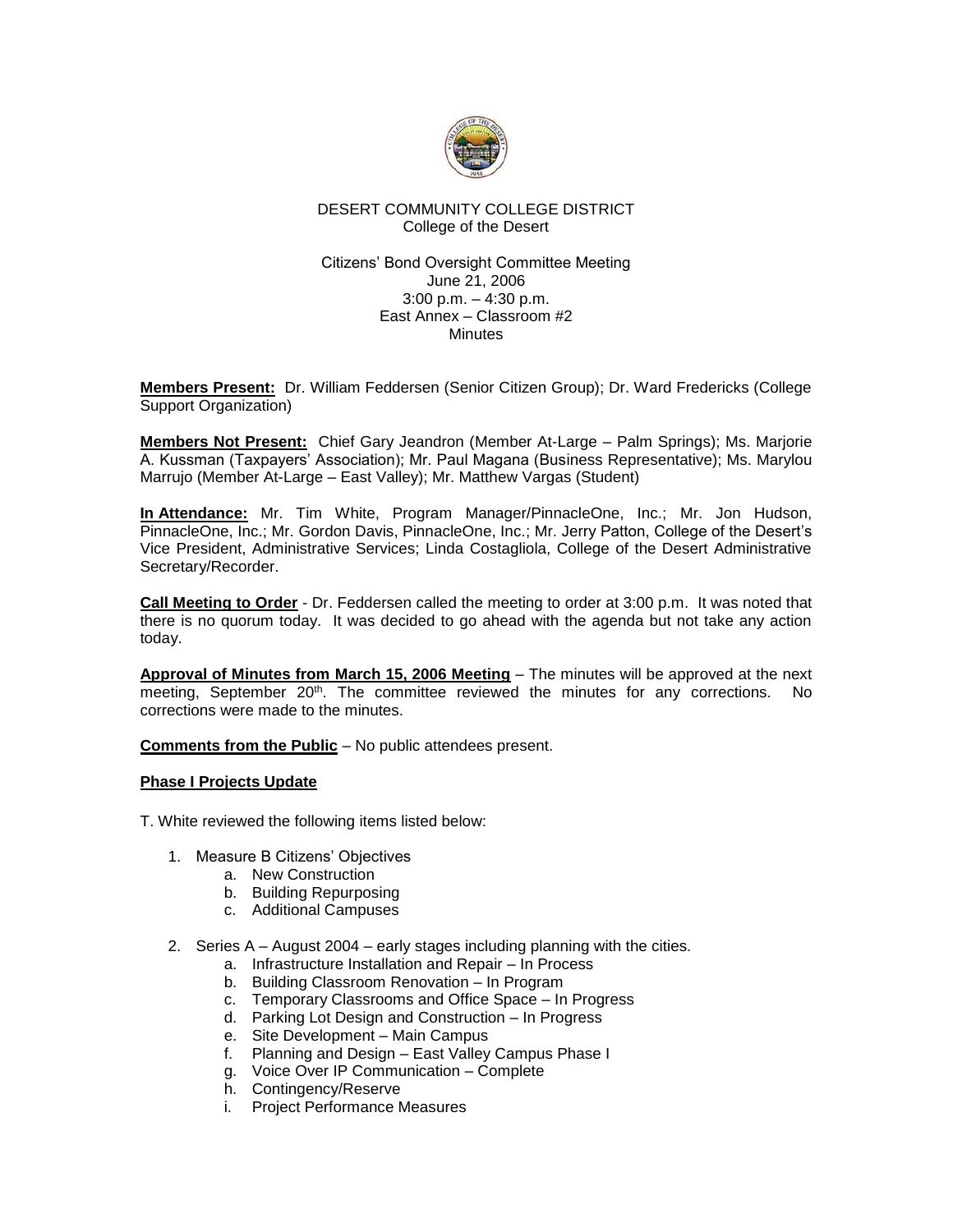- 3. Current Program Status
	- a. Quickstart Projects These projects represent a small scale within the whole Measure B Bond projects but there is a need for immediate attention due to maintenance problems and/or health safety issues and/or property damage.
		- i. Gymnasium Complete
		- ii. Liberal Arts Complete
		- iii. Stadium Locker Room Complete
		- iv. Diesel Mechanic Building Summer 2006
		- v. Sidewalk Repairs Complete
		- vi. Carol Meier Hall Complete
		- vii. Gymnasium, Separation Wall (revised scope) Stage Area and Court Area; interfering with education (cannot conduct classes). A temporary short term solution is to put up an inexpensive wall – Winter 2006
		- viii. Soccer Field Upgrades (within scope) Summer 2006
- 4. Continuing Program Elements (Milestones & Projections)
	- a. Infrastructure Planning Complete 7/30/06
	- b. ADA Assessment Completed
	- c. CEQA EIR Documentation Completed
	- d. Seismic Evaluation of existing Structures Completed
	- e. Development of Future Campuses EVC Land Nearing Final Terms
- 5. Small Projects Committee would like a column added for description/purpose.
	- a. Monterey Avenue Improvements There are plans to add a fence and landscaping along Monterey Avenue from Magnesia Falls to the McCallum Theatre. The City is complaining that vehicles are stopping on Monterey Avenue to either drop off or pick up pedestrians from the Alumni Street Fair during the weekends. This causes problems with the traffic on Monterey Avenue. The bidding process went well. This project will start in summer 2006.
	- b. Nursing Grant Modular placement of modulars will start next month located near maintenance and operations – This project will start in summer 2006
	- c. South Central Annex There will be a small village (temporary) of modular trailers just north of the McCallum Theatre that will house students during the remodel of the existing buildings. The Business Building will be the first building to be remodeled. This is funded through a grant and not bond funds. This project will start in summer 2006.
	- d. Scene Shop Build a metal building for the visual arts program located near maintenance and operations. Part of this project is funded by the Foundation (outside donations). Indirect costs will not be part of the bond funds. PinnacleOne will be handling this project because the college is not staffed to handle it. This project will start in summer 2007.
	- e. Interim Housing Same as c. South Central Annex. The bidding process went well and COD received good responses but not as many as COD thought they would receive.

The parking lot east of the McCallum Theatre is part dirt and paved. The College will repave the whole parking lot and redesign the landscape, lights and water runoff. Project projection is 30-45 days. The bidding process ends July 20, 2006. Mr. Cameron Smith from the McCallum Theatre is in agreement with the development of the parking lot. Dr. Fredericks mentioned that the McCallum Theatre has a sign posted near the parking lot that states in very harsh language, parking is prohibited. J. Patton will contact Mr. Cameron Smith from the McCallum Theatre regarding the use of language on the sign.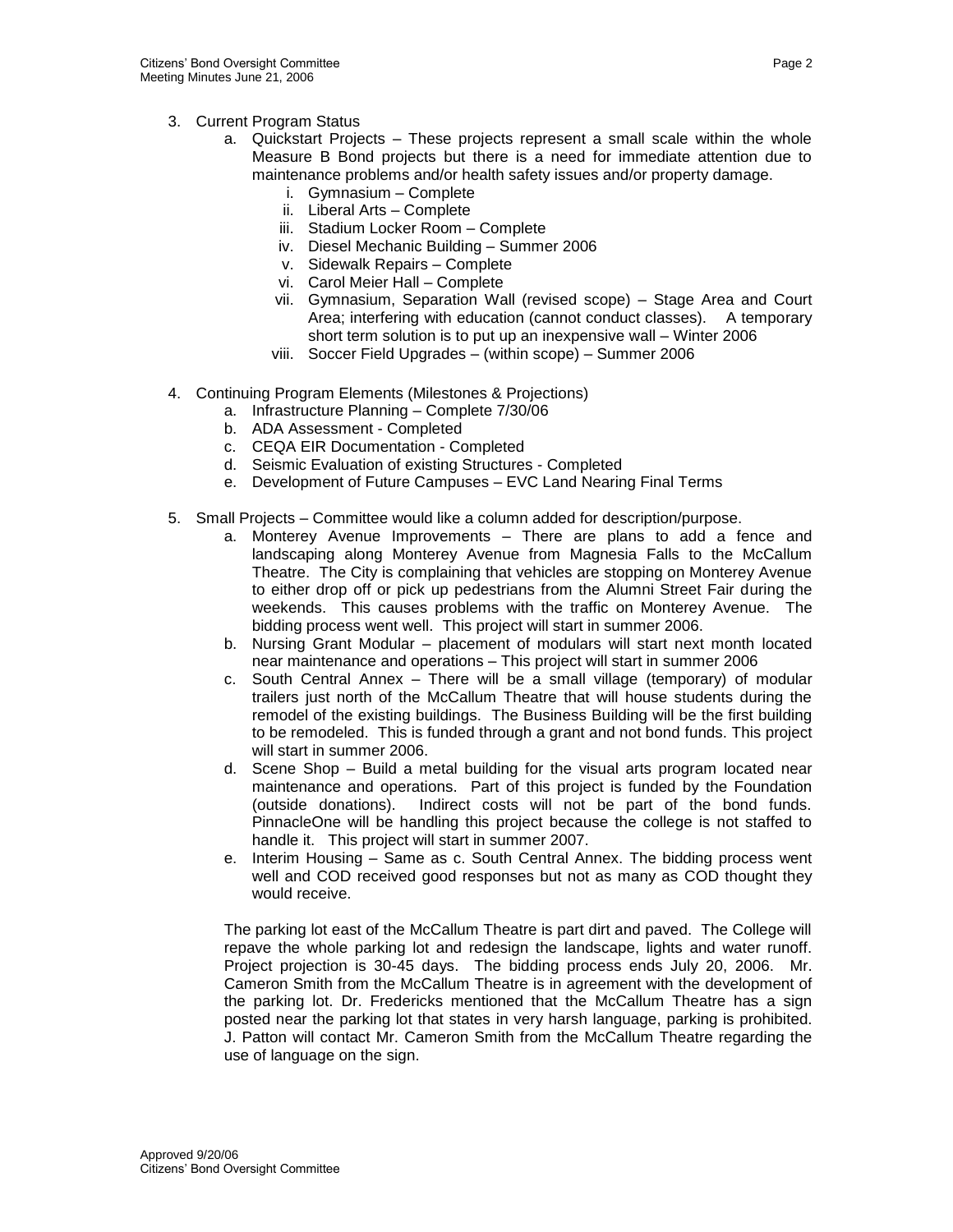- 6. New Buildings (Major Projects)
	- a. Nursing Design Development 100% complete. Will make a presentation to the Board on June 22, 2006.
	- b. Public Safety Academy (Phase 1) Design Development 100% complete. Will make a presentation to the Board on June 22, 2006.
	- c. Alumni Center (small project) Construction documents 75% complete. Construction will start at the end of this year.
	- d. Learning Commons Changed name to Campus Center. Design Development is 100% complete. Will make a presentation to the Board at July's Board Meeting.
	- e. Multi-Purpose Classroom Building Programming is 100% complete. This project is behind because we changed the purpose of this building (formerly Classroom IT Building)
	- f. Central Plant Programming is 100% complete.

Infrastructure to the buildings will start this year and the construction of buildings will start late spring 2007 and/or this time next year, June-August. In 2007-2008 there will be six projects going on at the same time and then in 2008-2009 there will be eight.

Dr. Fredericks wanted to know if the college was on schedule or not on schedule in regards to the "grand plan" that the college started with. Since PinnacleOne (Program Manager) came on board, T. White said that we are close to schedule. Infrastructure is ahead of schedule along with the Alumni Building. Campus Center has been a struggle. Nursing and the Public Safety Academy Buildings are close to what COD had anticipated. As for the whole "grand plan" the college started with and prior to PinnacleOne coming on board, J. Patton said that we lost about nine months due to the termination of Douglas E. Barnhart, Inc. (former Program Manager) contract.

- 7. Continuing Program Elements (Milestones and Projections)
	- a. Campus Wide Utilities and Services
		- i. Milestone Master Infrastructure Plan completed
		- ii. Projection Schematic Design completed
	- b. ADA Assessment
		- i. Milestone
			- 1. Submittal of Initial Report completed
			- 2. Review by College including DSCS completed
			- 3. Revise and Finalize completed
	- c. Environmental
		- i. Milestone
			- 1. EIR Report
				- a. Complete Study and Initial Draft Completed
				- b. Review and Finalize Draft Completed
		- ii. Projection
			- 1. EIR Filed complete
		- iii. Milestone
			- 1. Seismic Surveys complete

Dr. Fredericks asked if there were any surprises from the seismic studies with the existing buildings. T. White said that the primary studies were done quit some time ago. The business building was the first to be scrutinized. Most are small scale. There are concerns with the connections and well plates and the raising columns of the Hilb Center. The Hilb center and the Gym are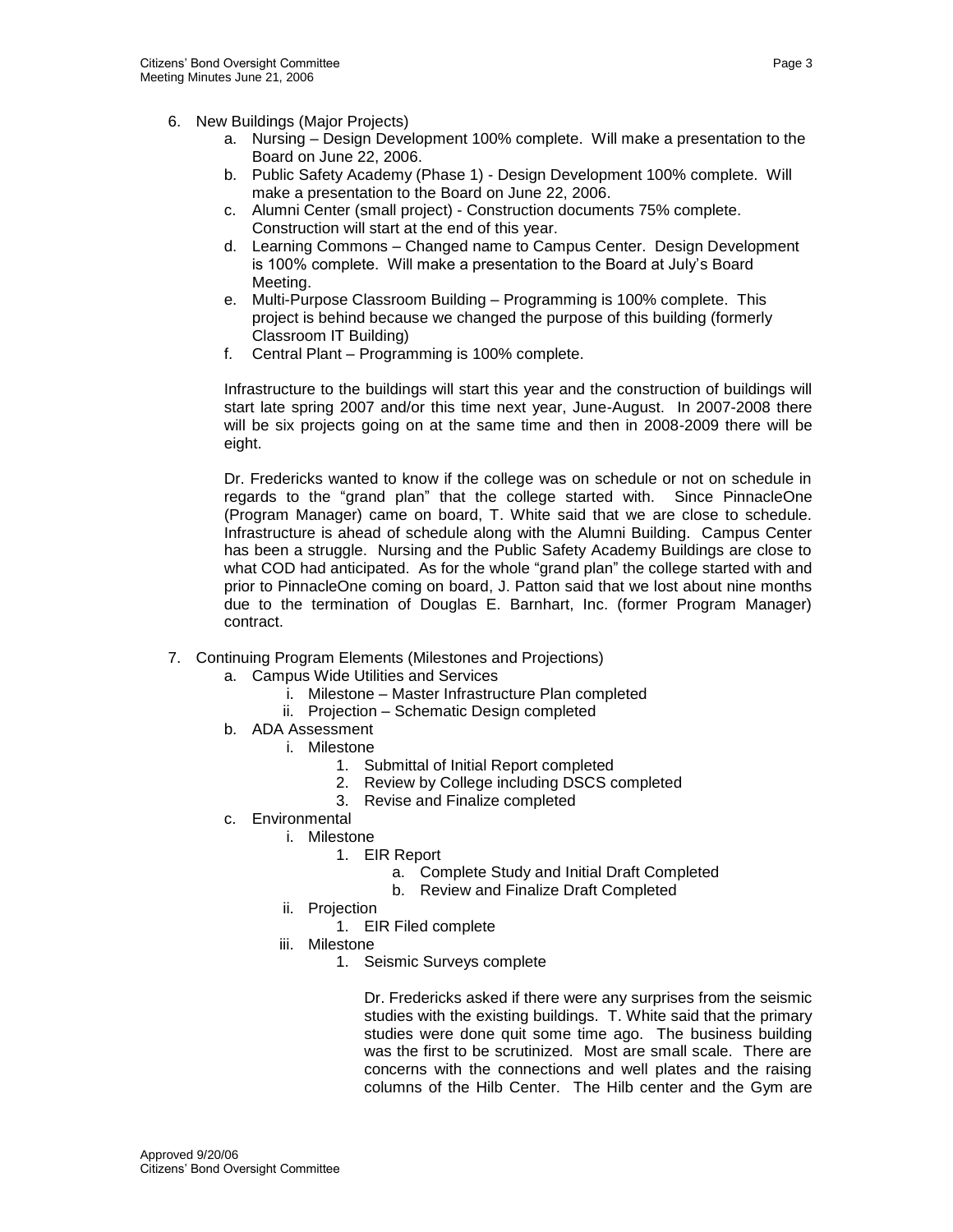reported unsafe but would take a lot to knock them down. The buildings were built in the 60s.

- d. Master Planning
	- i. Milestone
		- 1. Campus Standards Handbook complete
		- 2. Landscape Master Plan complete
- 8. New Building Design Teams
	- a. Nursing/Health Science HMC Architects
		- i. Current preliminary cost estimate: \$7,329,284
	- b. Learning Commons WWCOT Architects
		- i. Current preliminary cost estimate: \$12,221,419
	- c. Public Safety Academy (Phase 1) HMC Architects
		- i. Current preliminary cost estimate: \$9,335,195
	- d. Multi-Purpose Classroom Building Steinberg Architects
		- i. Current preliminary cost estimate: Under Review
	- e. Alumni Center HMC Architects
		- i. Current preliminary cost estimate: \$2,676,397
	- f. New Gymnasium/Fitness Center To be determined
		- i. Current preliminary cost estimate: \$17,277,000
- 9. Development of Future Campuses
	- a. East Valley Campus donated land is located on Avenue 62 and Buchanan.
		- i. Letter of Intent to accept donated land completed 11/16/05
		- ii. Due Diligence review of property completed 4/16/06
		- iii. Selection of Master Planners completed 3/8/06
			- 1. HMC Architects
		- iv. Interim Housing completed 1/2/06

College of the Desert is working with the developer on the property for EVC. J. Patton showed the first draft sketch of the property to the members. The draft sketch of the property is not available for public view because it is a "work in progress" at this time. The property is planned to go into escrow in August and if so, J. Patton anticipates the close of escrow by August 17<sup>th</sup> board meeting and then the title will be transferred. J. Patton continued discussing the development of EVC along with the 2000 acres that will be developed surrounding EVC. EVC will be in the middle of this development. Classes are planned in temporary facilities by fall 2007, assuming the college obtains title and utilities are in place. The first building will be a multi-purpose building. EVC build-out will progress with the next building when the growth is there to support it. Planned timeline is the sale of the last bonds and final construction by 2015. Depending on the developer, college growth and construction schedules, we may not be at the point to issue the final bonds of the \$346.5 million by that time.

T. White showed the members the layout of the City of Palm Desert swimming pool. COD and the City of Palm Desert design consultants have been meeting to determine a feasible configuration, size and placement of the pool. This project is a "work in progress". The City of Palm Desert does not have a community pool and COD had to close their pool because of health issues. This project would include a water slide, kiddy area, bath houses and a college and city pool. COD is negotiating with the City of Palm Desert for a long-term land-lease agreement. COD proposes that the City build-out and maintain pool and COD have the first right of refusal with a lease for a dollar a year for fifty years; the college would be held harmless for any and all operation of the pool. The current issues are the pool design does not fit on the property and the amount of available parking on city lots across San Pablo. Parking during the summer would be okay but not during the fall and spring semesters when school is in session. COD has a five to one ratio (five students to one space). The COD campus plan indicates that additional parking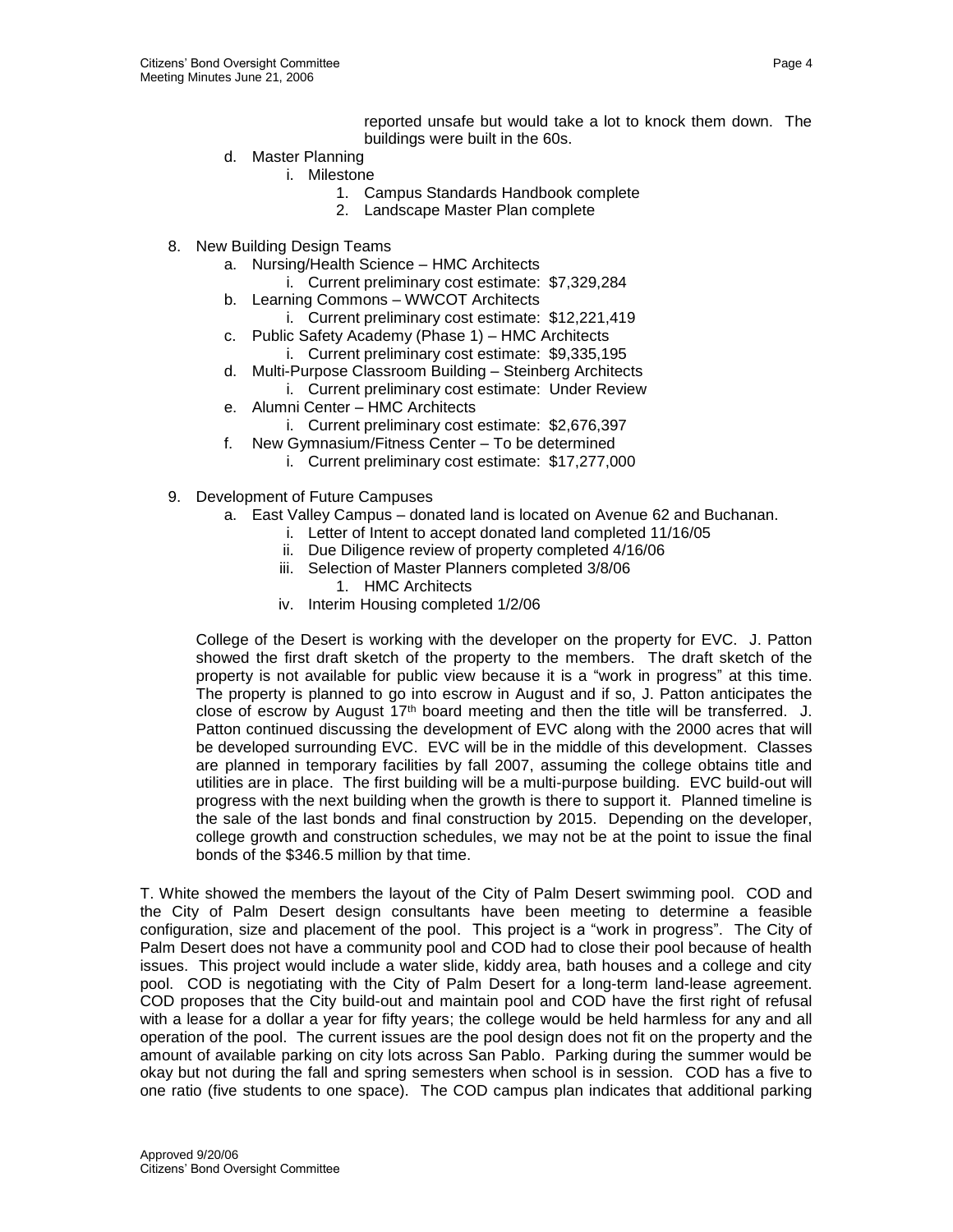lots will not come on line in the future, which complicates the parking analysis and planning to integrate the pool into the college year.

At the next meeting, COD will show the committee the latest facilities and landscape master plan.

COD may change firms (third party) to handle processes of internal procedures, bidding procedures and construction management procedures to comply with the guidelines of Proposition 39, spending of bond monies. This firm would make periodic reports to the committee.

**Phase I Bond Project Financial Report** – J. Hudson reviewed the financial report with the committee.

- $\geq$  1.5% increase from the last report. The programming phase is complete and now moving into the design phase.
- ➢ Voice Over Internet Protocol (VOIP) is completed. It was four percent under budget.
- $\triangleright$  No indication of going over budget for any of the projects at this time.
- $\triangleright$  Soft Cost To date, the bond projects well under the state-wide average of 30% soft costs. Soft costs are at 20% currently. Other colleges are 19–40% up soft and hard costs.
- $\triangleright$  Discussion on inflation Construction costs continue to rise. Steel and copper is up. Cement is stable now but may go up. Glass is stable. Overall inflation is approximately 4-6% increase. J. Patton mentioned that if inflation continues then we may not be able to do the end projects. J. Patton stated that the college will start reviewing and discussing these projects, including contingencies for inflation, to determine how far the bond funds will last toward the Facilities Master Plan. Currently, the budget has an \$11 million contingency; in addition to each project having an inflation contingency. Important to note is the college has state capital outlay funds and redevelopment funds we can use.
- $\triangleright$  Committee discussed all the on going construction in the Coachella Valley both residential and commercial and construction materials.
- $\triangleright$  G. Davis explained the construction development and sequencing of the buildings from start to finish and that the approval process from the DSA (Division of State Architect) period is long.

#### **Election of New Officers:**

Jerry explained the process of selecting new officers. At the next meeting, the committee will select a new chair and vice chair.

Three of the Citizens' Bond Oversight committee members' term will end in September 2006 and they are not able to serve another term. College of the Desert will solicit citizens that are interested in serving on this committee by a press release and public notice in the local newspaper and a notice on the Citizens Bond Oversight Committee website. Citizens will have three weeks, July  $3^{rd}$  – July 24<sup>th</sup>, to turn in an application. The members will be selected and placed on the agenda for the August 2006 Board of Trustees Meeting. Dr. Fredericks asked if L. Costagliola would email him the list of the categories that need to be filled. They are two for Member At-Large and a Business Representative.